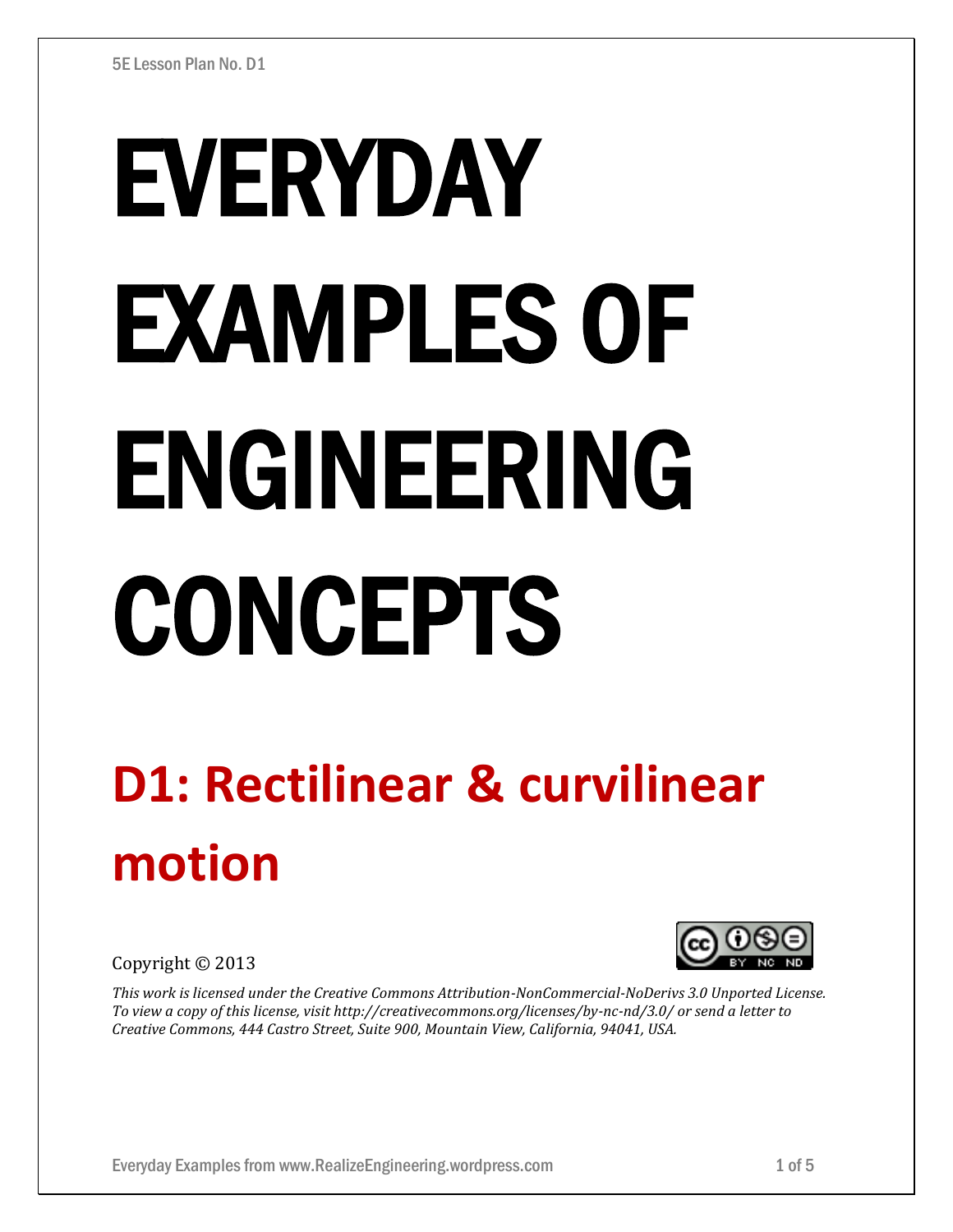*This is an extract from 'Real Life Examples in Dynamics: Lesson plans and solutions' edited by Eann A. Patterson, first published in 2006 (ISBN:978-0-615-20394-2) which can be obtained online at www.engineeringexamples.org and contains suggested exemplars within lesson plans for Sophomore Solids Courses. Prepared as part of the NSF-supported project (#0431756) entitled: "Enhancing Diversity in the Undergraduate Mechanical Engineering Population through Curriculum Change".* 

# **INTRODUCTION**

### (from *'Real Life Examples in Dynamics: Lesson plans and solutions'*)

These notes are designed to enhance the teaching of a junior level course in dynamics, increase the accessibility of the principles, and raise the appeal of the subject to students from diverse backgrounds. The notes have been prepared as skeletal lesson plans using the principle of the 5Es: Engage, Explore, Explain, Elaborate and Evaluate. The 5E outline is not original and was developed by the Biological Sciences Curriculum Study<sup>1</sup> in the 1980s from work by Atkin and Karplus<sup>2</sup> in 1962. Today this approach is considered to form part of the constructivist learning theory and a number of websites provide easy-to-follow explanations of them<sup>3</sup>.

These notes are intended to be used by instructors and are written in a style that addresses the instructor, however this is not intended to exclude students who should find the notes and examples interesting, stimulating and hopefully illuminating, particularly when their instructor is not utilizing them. In the interest of brevity and clarity of presentation, standard derivations and definitions are not included since these are readily available in textbooks which these notes are not intended to replace but rather to supplement and enhance. Similarly, it is anticipated that these lessons plans can be used to generate lectures/lessons that supplement those covering the fundamentals of each topic.

It is assumed that students have acquired a knowledge and understanding of topics usually found in a Sophomore level course in Statics, including free-body diagrams and efficiency.

This is the second in a series of such notes. The first in the series entitled 'Real Life Examples in Mechanics of Solids' edited by Eann Patterson (ISBN: 978-0-615-20394-2) was produced in 2006 and is available on-line at www.engineeringexamples.org.

### **Acknowledgements**

Many of these examples have arisen through lively discussion in the consortium supported by the NSF grant (#0431756) on "Enhancing Diversity in the Undergraduate Mechanical Engineering Population through Curriculum Change" and the input of these colleagues is cheerfully acknowledged as is the support of National Science Foundation.

Eann A. Patterson

 $\overline{a}$ 

*A.A. Griffith Chair of Structural Materials and Mechanics School of Engineering, University of Liverpool, Liverpool, UK & Royal Society Wolfson Research Merit Award Recipient*

<sup>&</sup>lt;sup>1</sup> Engleman, Laura (ed.), *The BSCS Story: A History of the Biological Sciences Curriculum Study*. Colorado Springs: BSCS, 2001.

<sup>2</sup> Atkin, J. M. and Karplus, R. (1962). Discovery or invention? *Science Teacher* 29(5): 45.

<sup>3</sup> e.g. Trowbridge, L.W., Bybee, R.W., *Becoming a secondary school science teacher*. Merrill Pub. Co. Inc., 1990.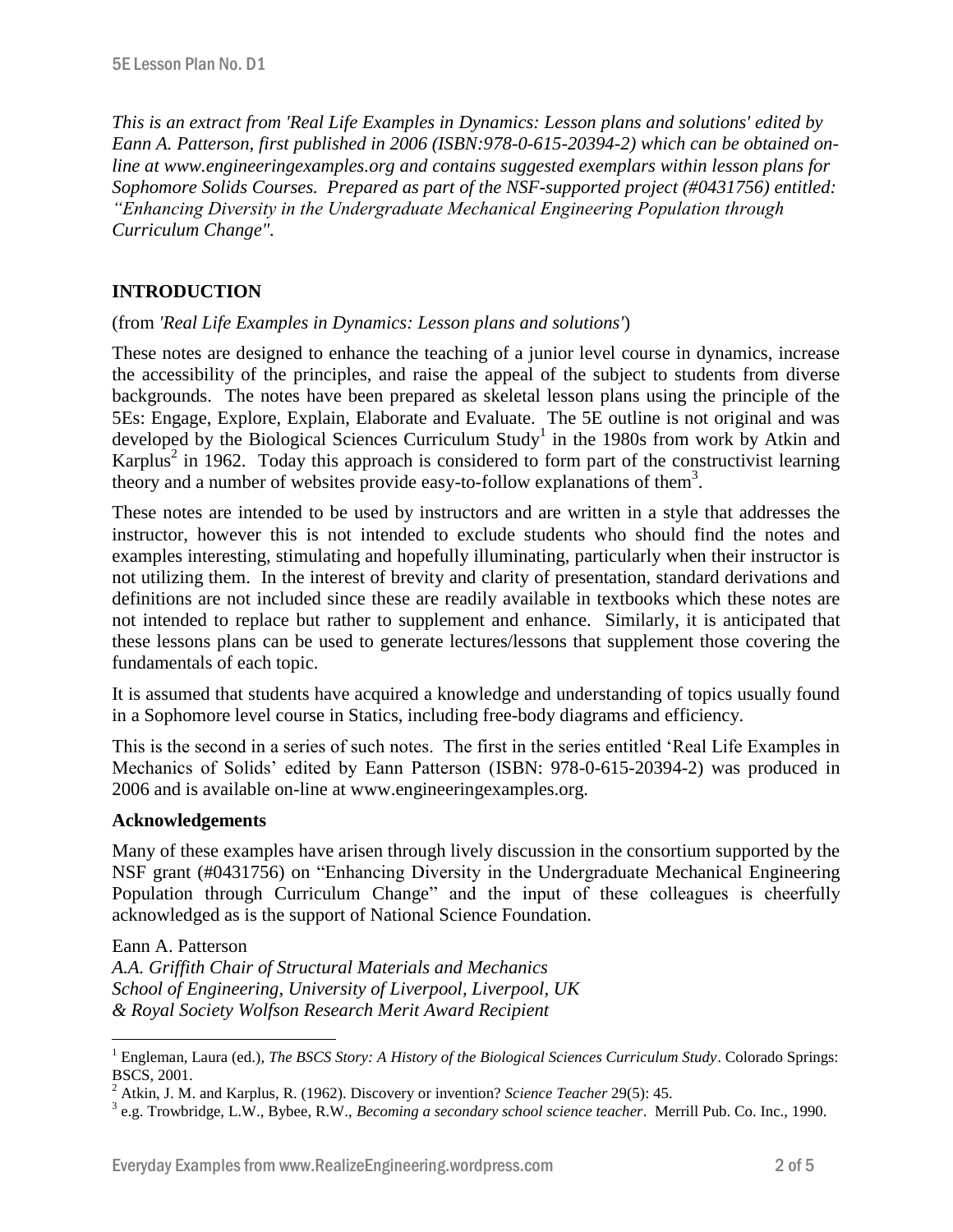### **KINEMATICS OF PARTICLES**

### 1. Topic**: Rectilinear & Curvilinear motion**

### **Engage:**

Stop by the office recycling box on your way to class and pick-up enough sheets of paper to give one to each member of the class and have some left over. Pass them around the around the class and invite the students to write on their sheet three reasons why they chose to study engineering; then ask them to throw it to a member of the class on the other side of the room.



Most of the students will crunch the sheet up into ball to throw it, and a few might make a paper airplane. If no one else does, you should demonstrate what happens if you try to throw it as a sheet of paper.

### **Explore:**

Discuss what is meant by the term 'kinematics', i.e. cases in which only the geometric aspects of motion are considered and that a particle has mass but negligible size and shape (no air resistance). For the sheets of paper to be considered particles then their dimensions must have no influence on the analysis of their motion, i.e. their motion is characterized by the motion of their center of mass and any rotation of the body can be neglected. So, the flat sheets don't fly well due to the effect of air resistance on their shape but the tight balls behave as particles and go where you aim them. The trajectory of the paper airplanes is strongly dependent on their shape.

### **Explain:**

In a heavy rainstorm large droplets fall from low Nimbostratus cloud at 600 ft (183m). Let's assume that raindrops are approximately spherical and of diameter,  $d \approx 3$ mm, so given the density of water is  $1000 \text{ kg/m}^3$ , their mass (*m*) will be:



$$
m = \rho_{H_2O} V = \rho_{H_2O} \frac{4\pi r^3}{3} = 1000 \times \frac{4\pi \times 0.0015^3}{3} = 1.413 \times 10^{-5} \,\text{kg} \ (\equiv 0.014 \,\text{g})
$$

Assuming a constant acceleration,  $g = 9.81 \text{m/s}^2$ , and that the time at the start of the fall is  $t = 0$ when velocity,  $v_y = v_{y=0} = 0$ , and displacement,  $s_y = s_{y=0} = 0$  then when the raindrops fall 183m we find using:

$$
v_{y=183}^2 - v_{y=0}^2 = 2a_y(s_{y=183} - s_{y=0})
$$

tha

$$
v_{y=183} = \sqrt{2gs_{y=183}} = \sqrt{2 \times 9.81 \times 183} = 59 \text{ m/s}
$$

This is 212 km/hr or 132 mph and is probably unrealistic.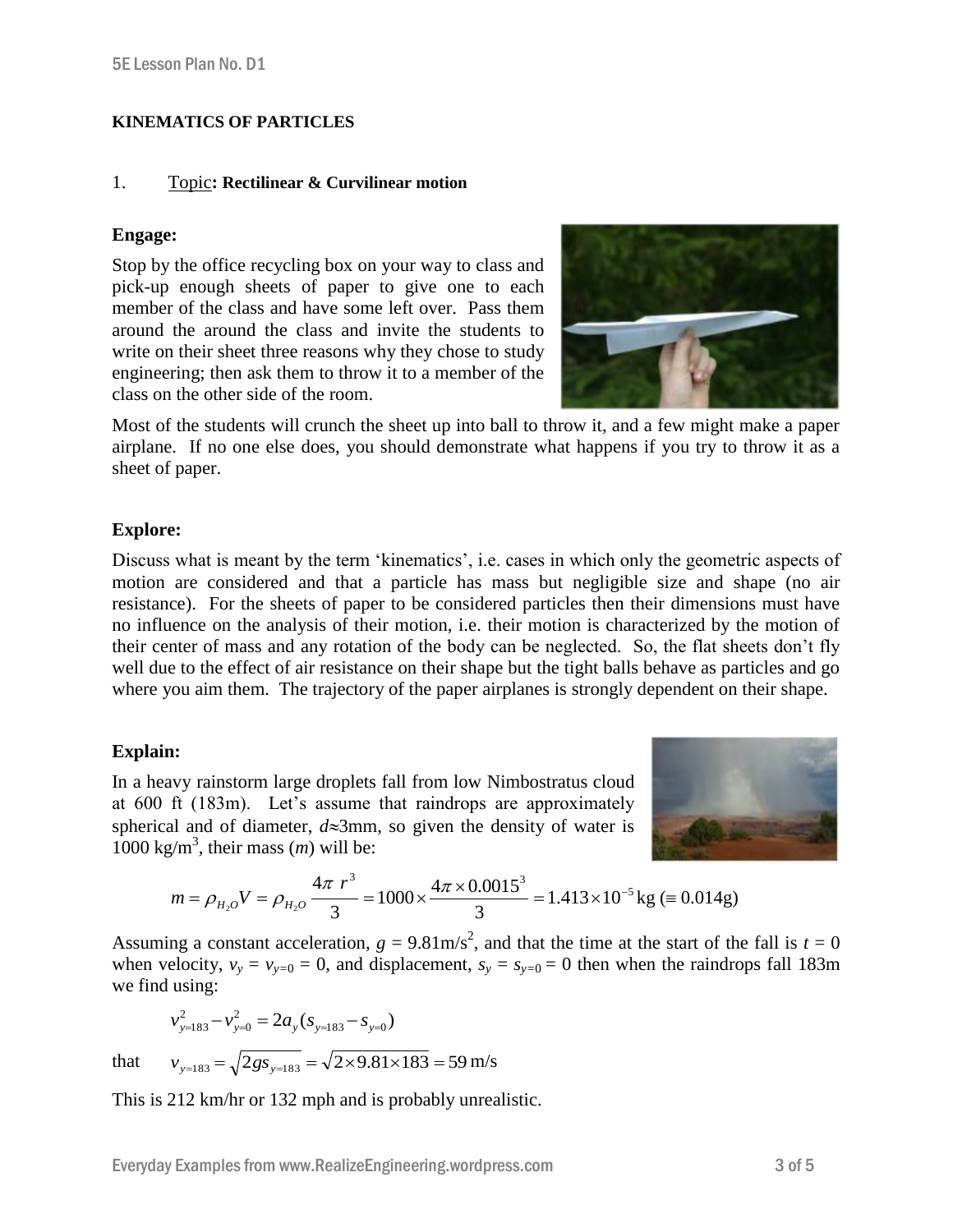In practice we need to include an analysis of the forces causing motion, i.e. **kinetics** and calculate a terminal velocity,  $v_t$  which is approached when the drag force,  $F_d$  due to air resistance<sup>\*</sup> equals the gravitational force,  $F_g$  (= *mg*), i.e.  $F_d = F_g$ 

where 
$$
F_d = \frac{1}{2} \rho_{air} v^2 A C_d
$$

and the density of air,  $\rho_{air} \approx 1.2 \text{ kg/m}^3$ , *A* is the frontal area and  $C_d$  is the drag coefficient ( $\approx 0.4$ ) for a rough sphere).

Thus 
$$
mg = \frac{1}{2} \rho_{air} v^2 A C_d
$$
 and  $v_{yt} = \sqrt{\frac{2mg}{\rho_{air}AC_d}} = \sqrt{\frac{2 \times (1.413 \times 10^{-5}) \times 9.81}{1.2 \times (\pi/4)(3 \times 10^{-3})^2 \times 0.4}} = 9 \text{ m/s}$ 

### **Elaborate**

The horizontal dispersion of the rain droplets can be estimated by considering the horizontal component of the motion after calculating, in the vertical direction, the time from release to impact with the ground, i.e.  $s = vt + \frac{1}{2}at^2$  $s = vt + \frac{1}{2}at^2$  but at terminal velocity the acceleration is zero,

so 
$$
s_y = v_{yt} t
$$
 and  $t = \frac{s_y}{v_{yt}} = \frac{183}{9} = 20.3 s$ 

Plenty of time to dodge it if there was only one! Considering the horizontal direction with a constant wind speed of  $22m/s \approx 50$  mph – a force 10 gale according the Beaufort scale) then

$$
s_x = v_{x=0}t + \frac{1}{2}a_x t^2 = 22 \times 20.3 = 447 \text{ m}
$$

i.e. it travels further horizontally than it falls vertically which is what we often see in a violent storm. If the wind drops to force 3, more likely with Nimbostratus, with a wind speed of 10mph  $(\approx 4.5 \text{ m/s})$  then they fall much closer to the vertical, i.e.

$$
s_x = v_{x=0}t + \frac{1}{2}a_x t^2 = 4.5 \times 20.3 = 91.4 \,\mathrm{m}
$$

### **Evaluate**

Invite students to attempt the following examples:

### *Example 1.1*

An individual, who is 1.7m ( $\approx$  5ft 6in) tall, tilts her head back to sneeze so that particles leave her nostrils horizontally with a velocity of  $40m/s$  (=  $90mph$ ), how far away from the individual will the particles land?

### Solution:

 $\overline{a}$ 

Time to fall vertically: 
$$
s_y = v_{y=0}t + \frac{1}{2}a_yt^2
$$
 so  $t = \sqrt{\frac{2s_y}{a_y}} = \sqrt{\frac{2 \times 1.7}{9.81}} = 0.589$  s given  $v_{y=0} = 0$ 

Distance travelled horizontally:  $s = v_{x=0}t + \frac{1}{2} a_x t^2 = (40 \times 0.589) + 0 = 23.5$  $s = v_{x=0}t + \frac{1}{2}a_xt^2 = (40 \times 0.589) + 0 = 23.5 \text{ m}$ 

It is assumed that the upwards force of buoyancy is negligible.